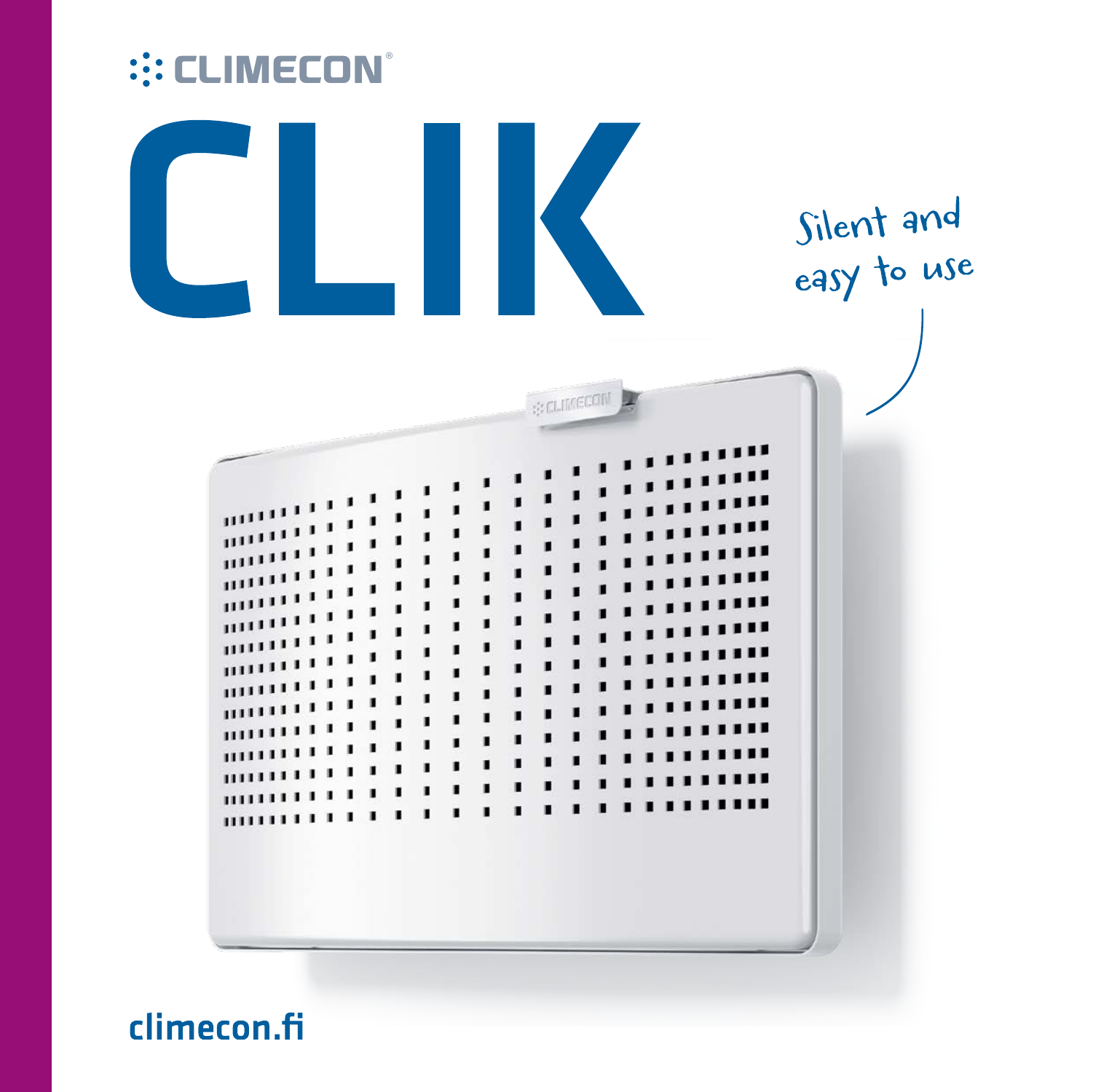# CLIK

# – New form of air

The markets most functional and stylish supply air diffuser is now available. We have developed a product that represents the most revolutionary design and sharpest technical knowledge in its field.

#### PERSONALIZE TO YOUR OWN TASTE

Thanks to its changeable cover, CLIK supply air diffuser is suitable for any room either faded to the background or emphasized as an interior decoration element. Beside to the basic white cover, stylish black, dark beige, warm or cool shades of metallic and trendy golden yellow are also available.



# Modern and stylish design.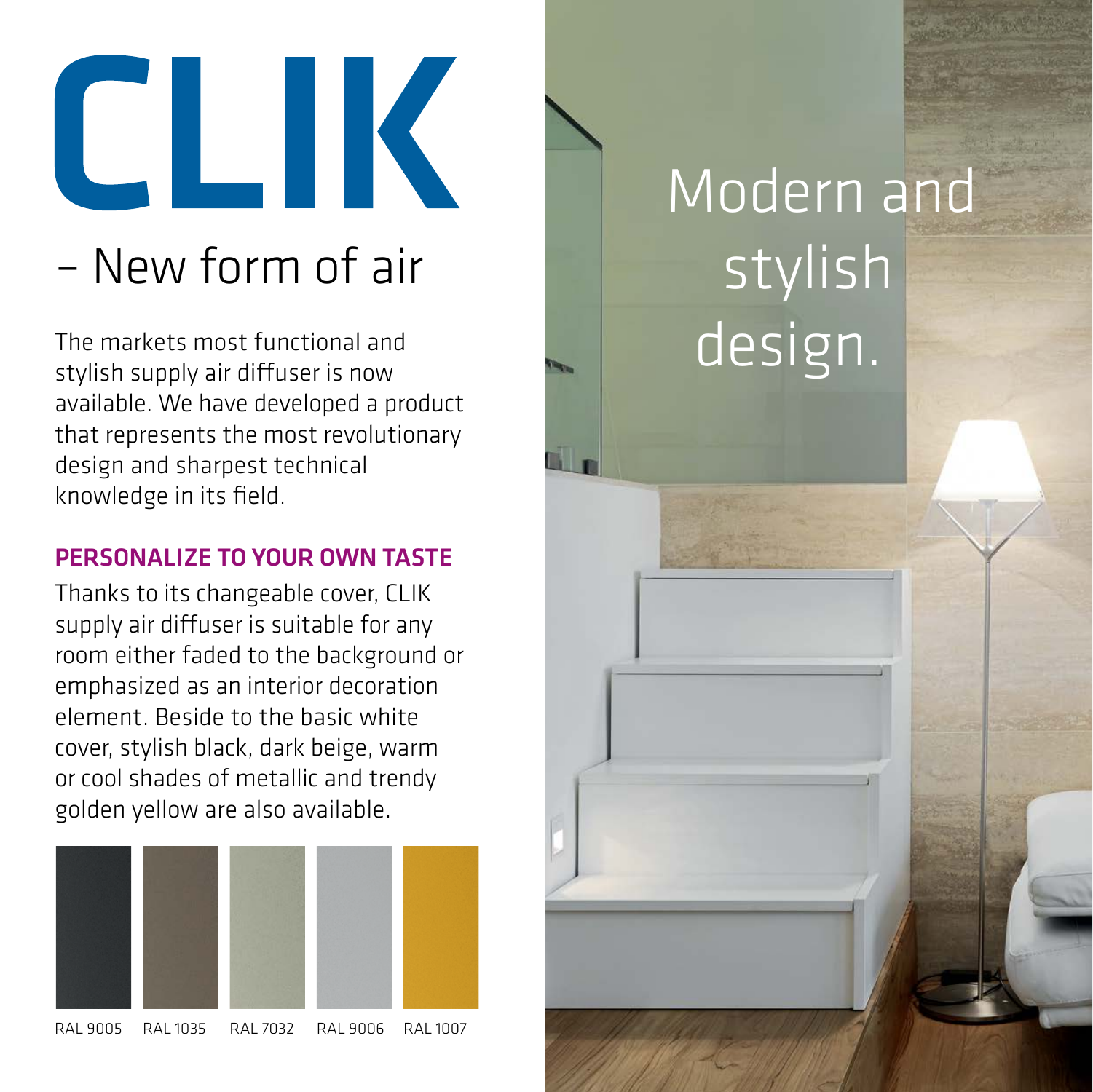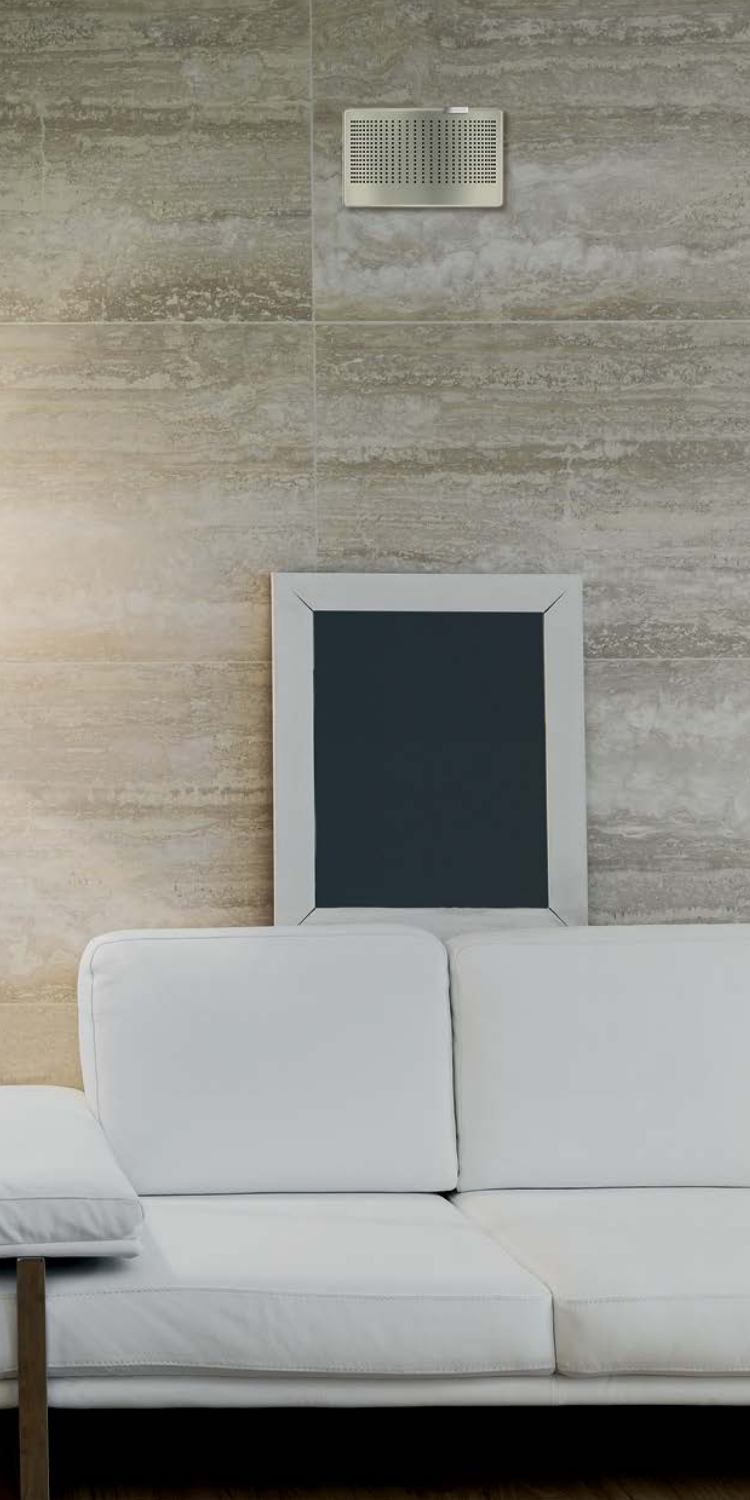Two installation options: flush and surface mounting.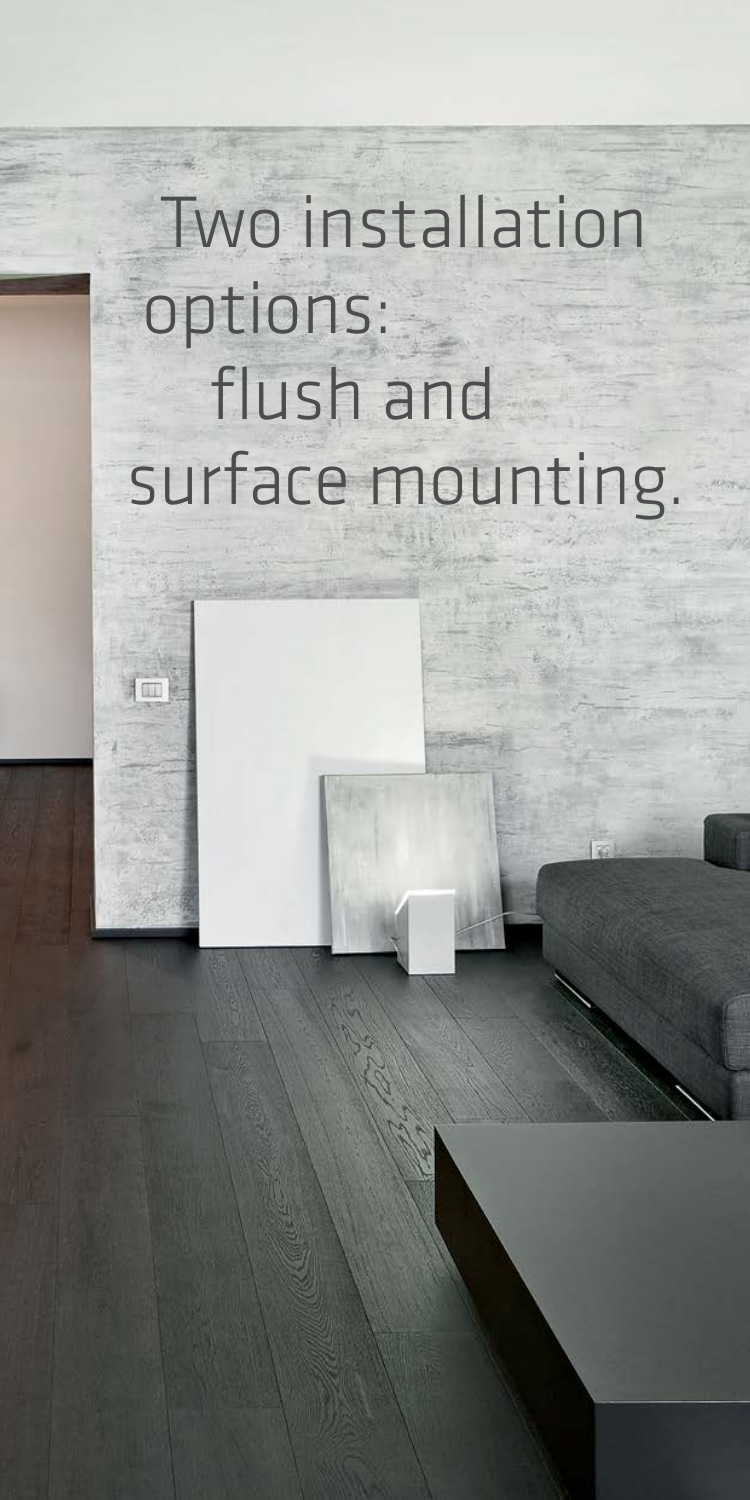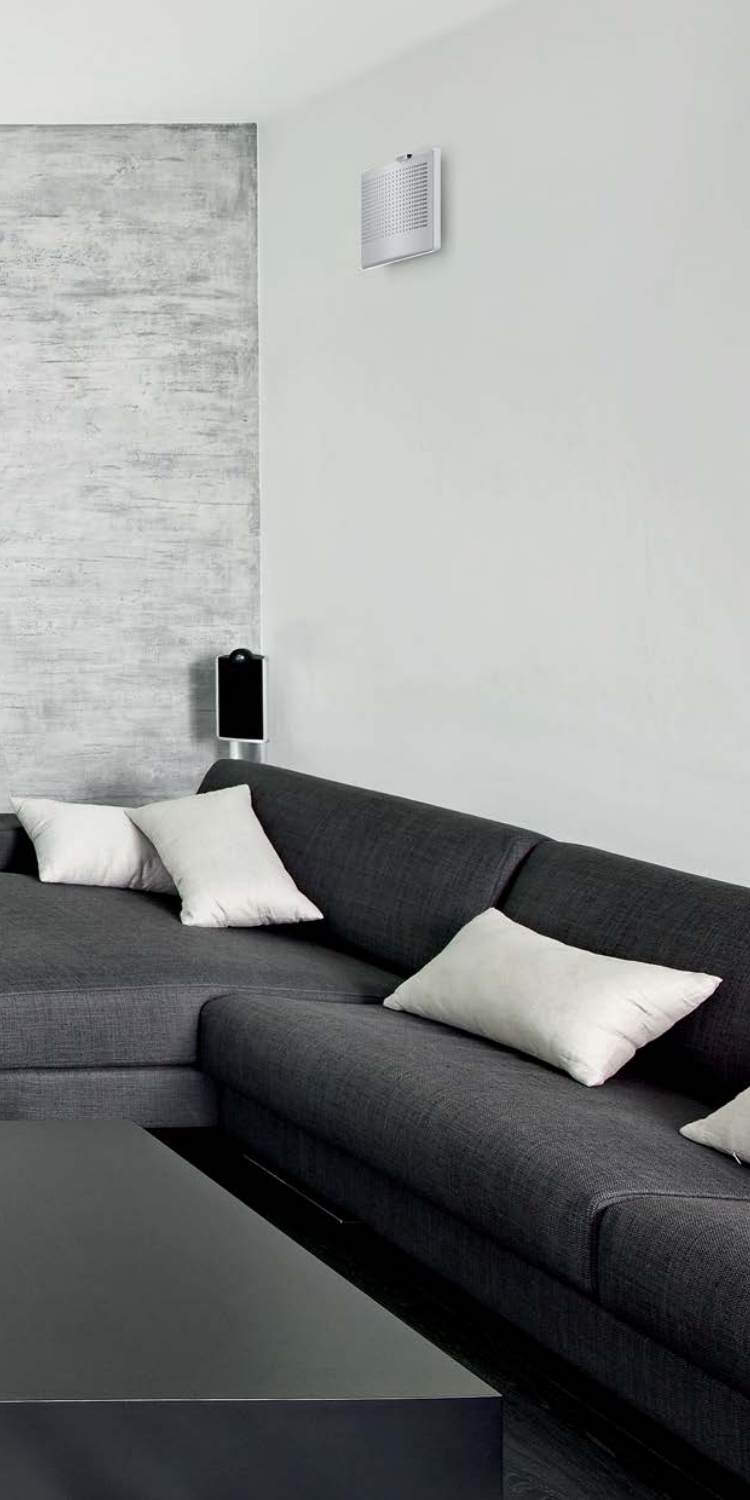

# Splendid with different interiors.

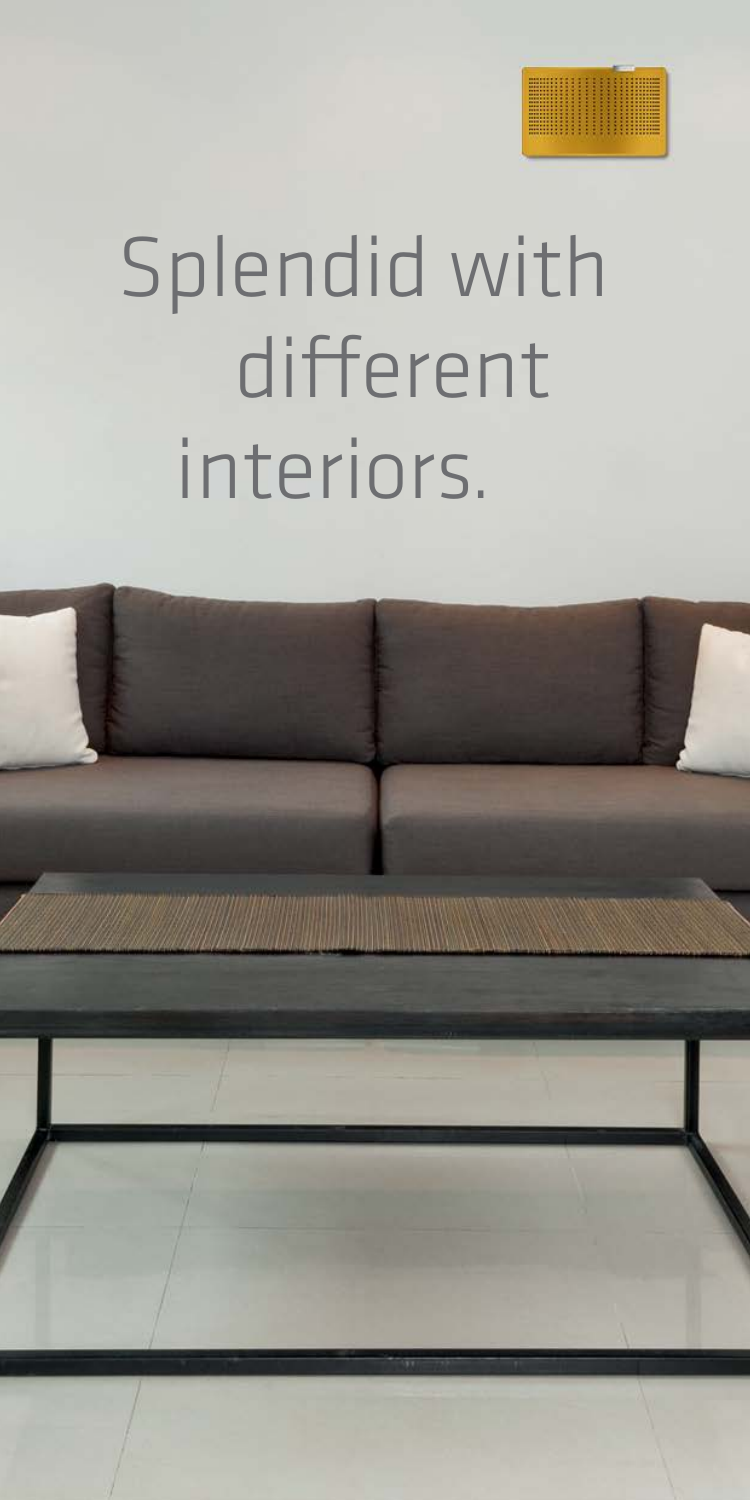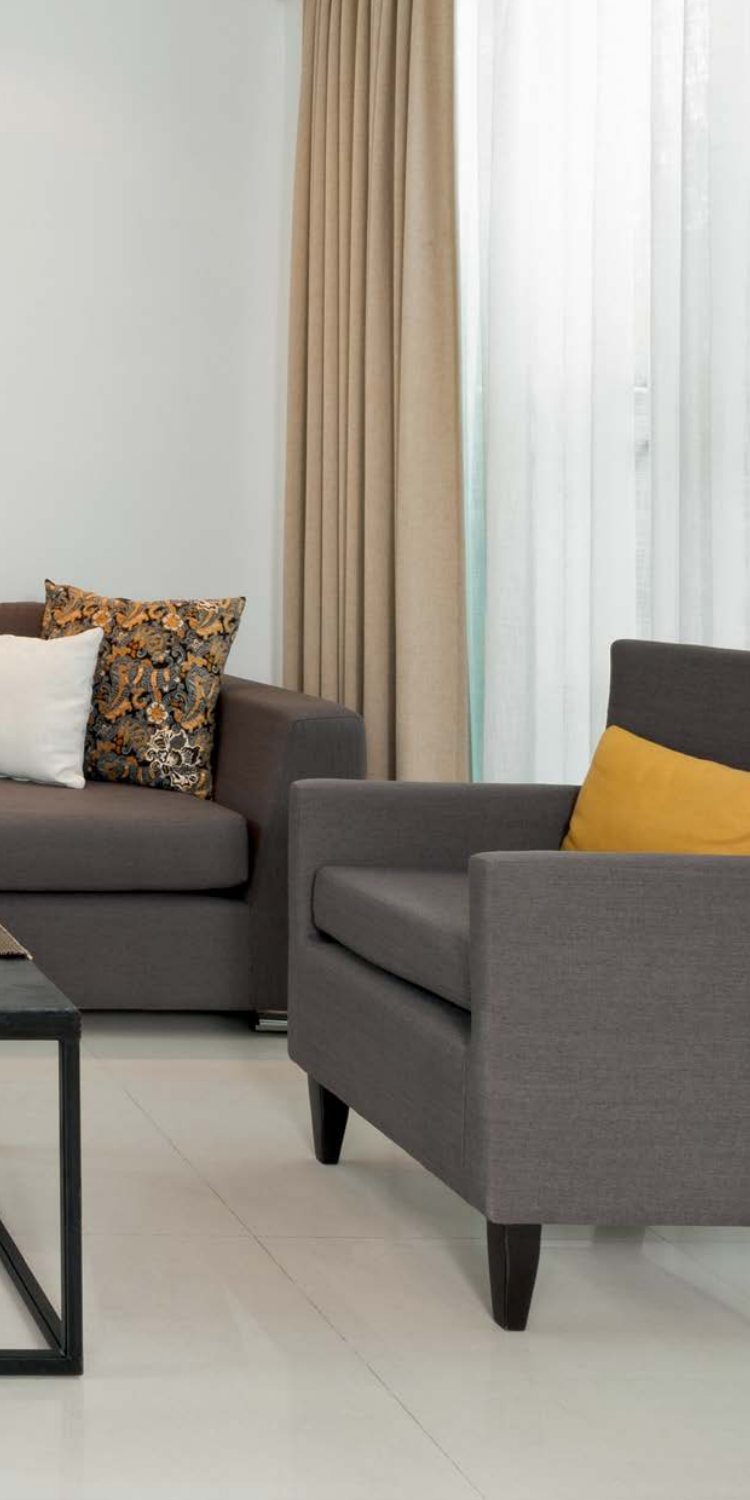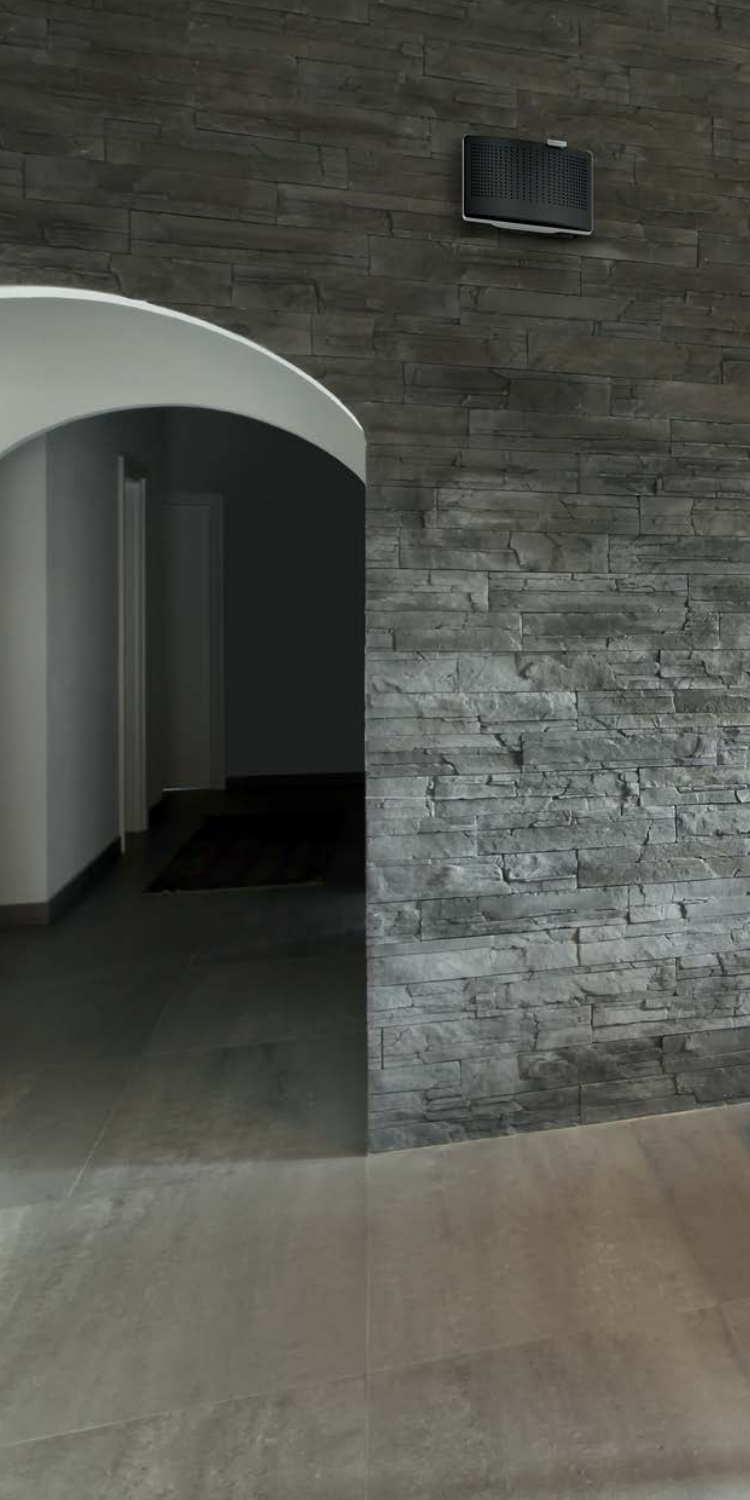# Pleasingly silent to use.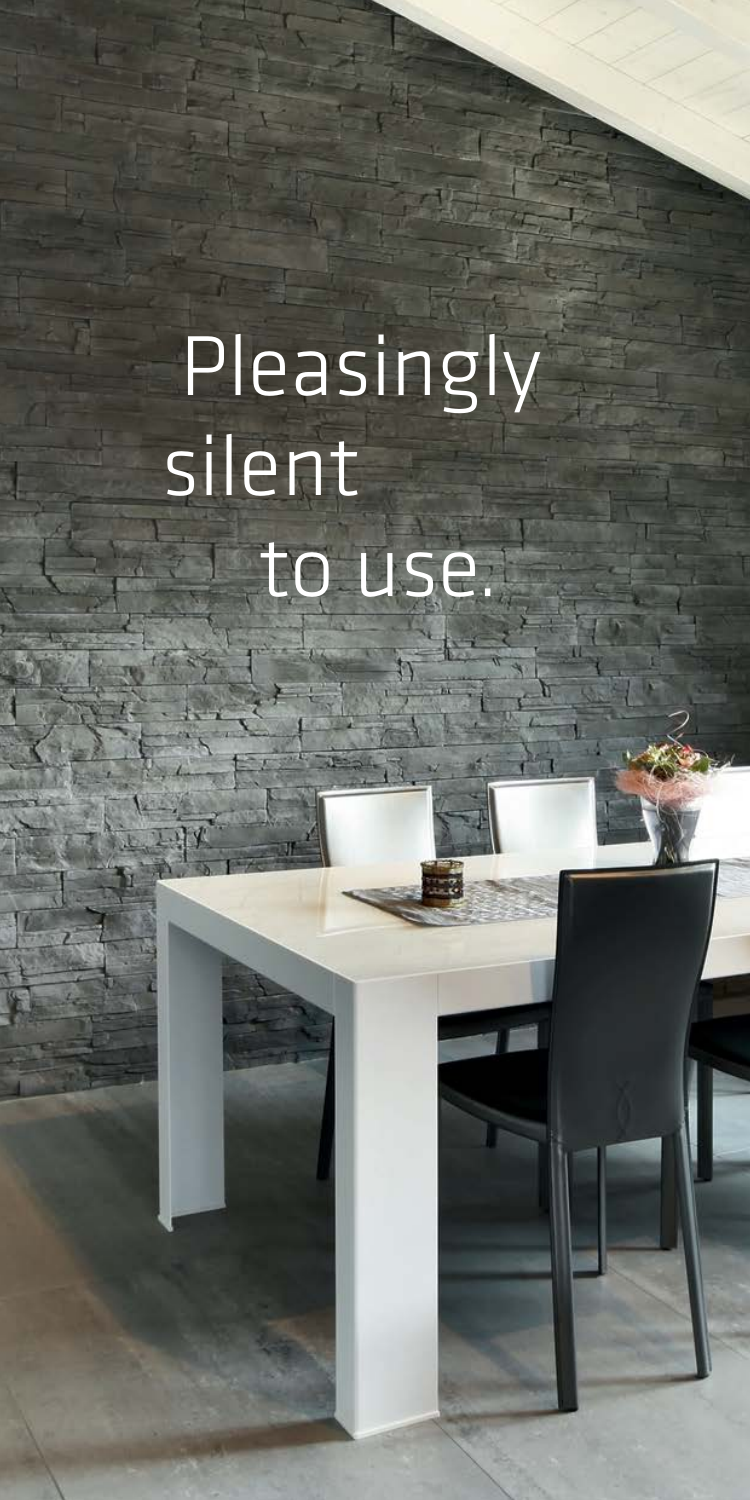### Purely functioning style

Additionally to its exquisite appearance, CLIK supply air diffuser is easily adjustable, effortlessly maintainable and silent in use.

#### EASY TO CLIK OPEN

Thanks to its unique opening mechanism, the cover of CLIK is extremely easy to CLIK open during maintenance and adjustment.

#### SUITABLE FOR DIFFERENT LOCATIONS

CLIK is the markets best supply air diffuser for premises with small 10-25 l/s airflow. For instance, it is suitable for homes, hotel rooms, office premises, retirement homes, hospitals, kindergartens and schools. CLIK is ideal for rooms with mechanical ventilation system and high requirements considering draft and noise levels.

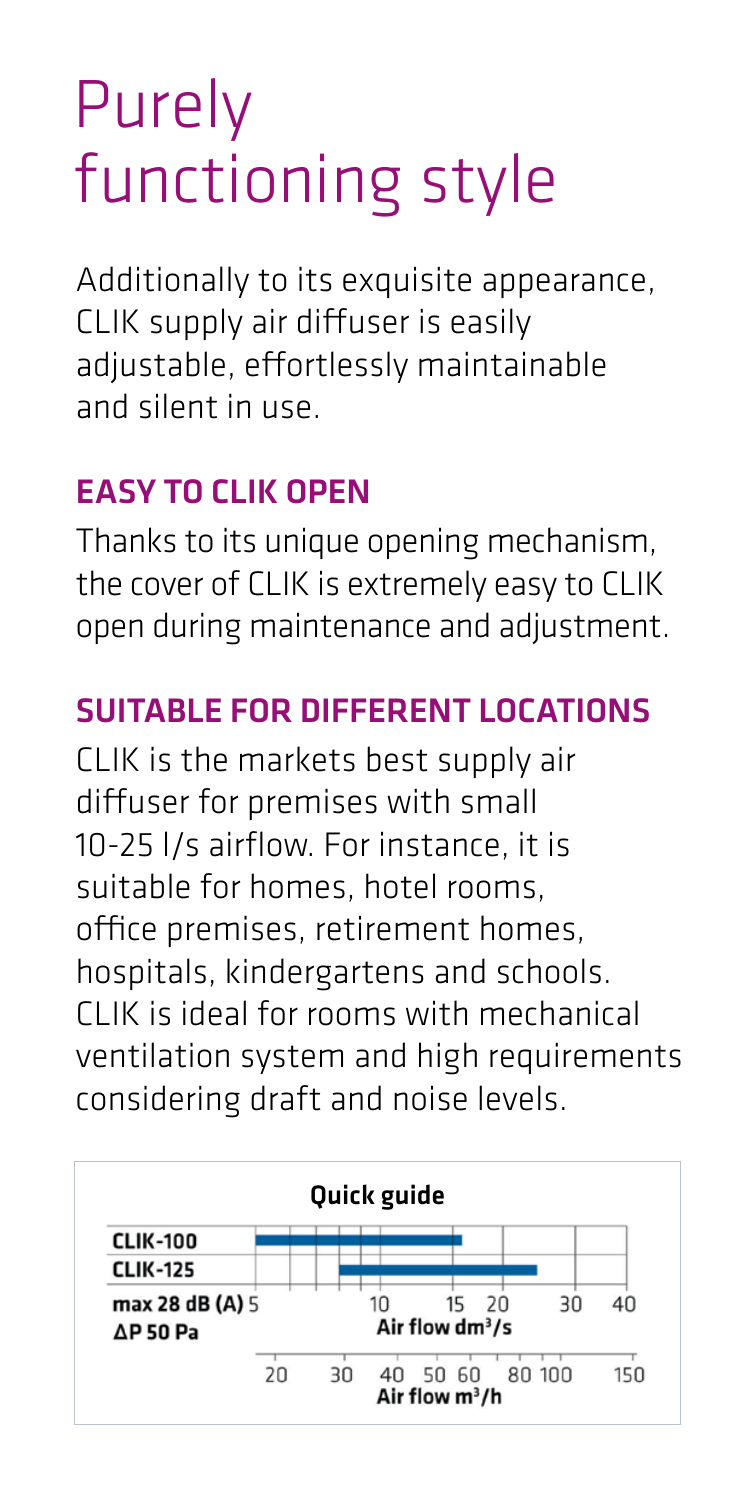## Easy and brilliant adjustment

CLIK is extremely easy to install and preadjust with the help of protective sheet delivered with packing. The protective sheet also protects the cover of the product efficiently during delivery and before commissioning.



#### DOES NOT CAUSE DRAFT

Due to unique construction of CLIK, the supply air spreads over a wide area of the room and easily mixes with the indoor air. With CLIK, even air distribution without draft is achieved in the entire room.



## **Technical** pioneering

- Good mixing ratio  $\left| + \right|$ – silent and without draft
- Easy and brilliant preadjustment with protective sheet and effortless maintenance
- **+** One product, two installation options: flush and surface mounting